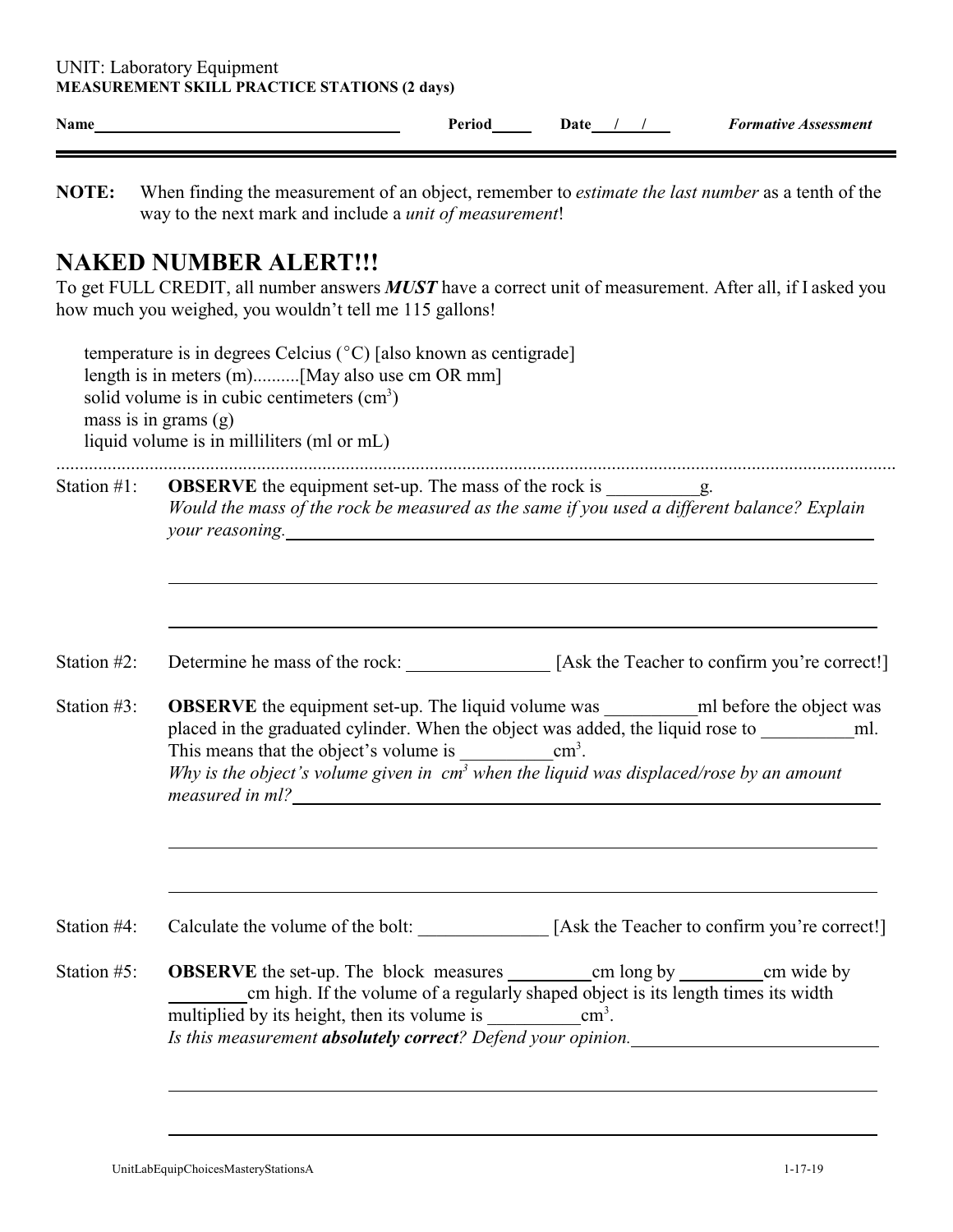| Station #6:                                                                                                                                                                     | The volume of the wood block is:                                                                                                                                                                                                           |  |  |  |  |  |
|---------------------------------------------------------------------------------------------------------------------------------------------------------------------------------|--------------------------------------------------------------------------------------------------------------------------------------------------------------------------------------------------------------------------------------------|--|--|--|--|--|
| Station #7:                                                                                                                                                                     | <b>OBSERVE</b> the equipment set-up.<br>The liquid volume is may make multimeter and in the LARGE graduated cylinder.<br>Describe how you know where to read the correct measurement.                                                      |  |  |  |  |  |
| Station #8:                                                                                                                                                                     | Fill the graduated cylinder until the liquid volume is exactly 6.5 ml.<br>[Ask the Teacher to confirm you're correct!]                                                                                                                     |  |  |  |  |  |
| Station #9:                                                                                                                                                                     | <b>OBSERVE</b> the set-up. The temperature of the ICE WATER in the beaker is<br>$\rm{^{\circ}C}.$<br>What do you think will happen to the temperature of the water once the last ice cube has melted?                                      |  |  |  |  |  |
| Station $#10$ :                                                                                                                                                                 | The temperature of the water in the Erlenmeyer flask is:                                                                                                                                                                                   |  |  |  |  |  |
| <b>OBSERVE</b> the equipment set-up. The length of the magazine is ____________________<br>Station #11:<br>cm.<br>Why is the ruler NOT set up to start the measurement at zero? |                                                                                                                                                                                                                                            |  |  |  |  |  |
| Station $#12$ :                                                                                                                                                                 | Measure the length of the half-meter stick using the two labeled meter sticks. Record your<br>measurements:                                                                                                                                |  |  |  |  |  |
|                                                                                                                                                                                 |                                                                                                                                                                                                                                            |  |  |  |  |  |
|                                                                                                                                                                                 | <i>Reminder</i> : Did you include a correct unit of measurement? ©                                                                                                                                                                         |  |  |  |  |  |
|                                                                                                                                                                                 | Explain why the two measurements are not the same.                                                                                                                                                                                         |  |  |  |  |  |
|                                                                                                                                                                                 | <u> 1989 - Andrea Andrew Maria (h. 1989).</u>                                                                                                                                                                                              |  |  |  |  |  |
|                                                                                                                                                                                 | When you are confidant that you "know your stuff" about how to measure accurately, then approach the<br>renowned Master of Science, aka "Teacher" [no genuflecting necessary] and petition to prove your<br><b>Mastery of Measurement.</b> |  |  |  |  |  |

*COMPLETING THE MASTERY EXAM WITH A 100% CORRECT SCORE IS MANDATORY.*